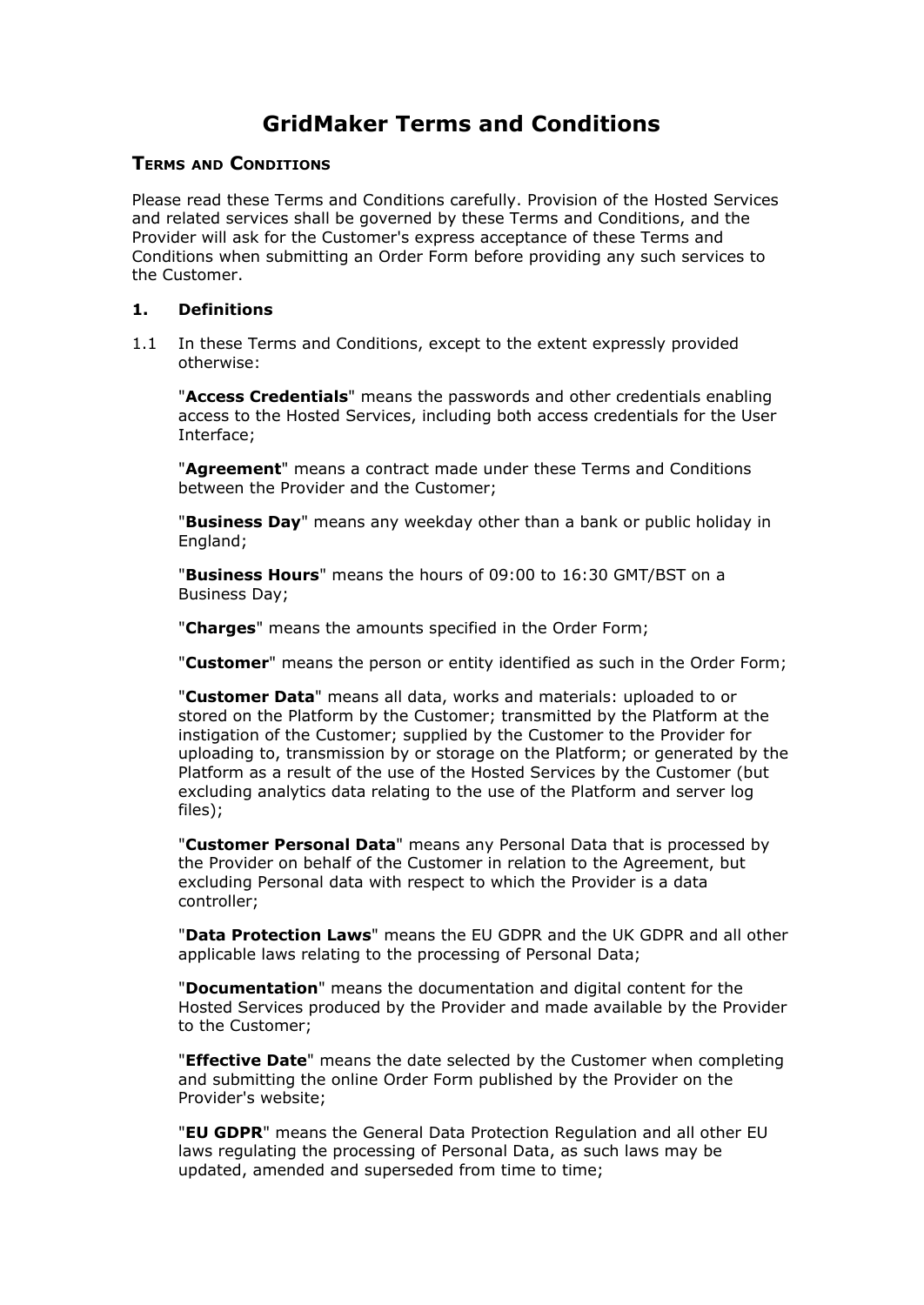"**Force Majeure Event**" means an event, or a series of related events, that is outside the reasonable control of the party affected (including failures of the internet or any public telecommunications network, hacker attacks, denial of service attacks, virus or other malicious software attacks or infections, power failures, industrial disputes affecting any third party, changes to the law, disasters, epidemics, pandemics, explosions, fires, floods, riots, terrorist attacks and wars);

"**Hosted Services**" means Gridmaker, hosted at [www.gridmaker.net](http://www.gridmaker.net) which is used to capture and store evidence of activities and lessons taking place in schools and create evaluation reports, which will be made available by the Provider to each Customer as a service via the internet in accordance with these Terms and Conditions;

"**Intellectual Property Rights**" means all intellectual property rights wherever in the world, whether registrable or unregistrable, registered or unregistered, including any application or right of application for such rights (and these "intellectual property rights" include copyright and related rights, database rights, confidential information, trade secrets, know-how, business names, trade names, trade marks, service marks, passing off rights, unfair competition rights, patents, petty patents, utility models, semi-conductor topography rights and rights in designs);

"**Order Form**" means an order form published by the Provider and completed and submitted by the Customer incorporating these Terms and Conditions by reference;

"**Personal Data**" means personal data under any of the Data Protection Laws;

"**Platform**" means the platform managed by the Provider and used by the Provider to provide the Hosted Services, including the application and database software for the Hosted Services, the system and server software used to provide the Hosted Services, and the computer hardware on which that application, database, system and server software is installed;

"**Provider**" means TDK Business Technologies Ltd, a company incorporated in England and Wales registration number 03165961 having its registered office at 21 Glaisdale Drive East, Bilborough, Nottingham NG8 4JJ;

"**Services**" means any services that the Provider provides to the Customer, or has an obligation to provide to the Customer, under these Terms and Conditions;

"**Support Services**" means support in relation to the use of, and the identification and resolution of errors in, the Hosted Services;

"**Supported Web Browser**" means the current release from time to time of Microsoft Edge, Mozilla Firefox, Google Chrome or Apple Safari, or any other web browser that the Provider agrees in writing shall be supported;

"**Term**" means the term of the Agreement , commencing in accordance with Clause 2.1 and ending in accordance with Clause 2.2;

"**Terms and Conditions**" means all the documentation containing the provisions of the Agreement, namely the main body of these Terms and Conditions, Schedule 1 (Acceptable Use Policy) and Schedule 2(Organisational and Technical Measures to Protect Customer Data), including any amendments to that documentation from time to time;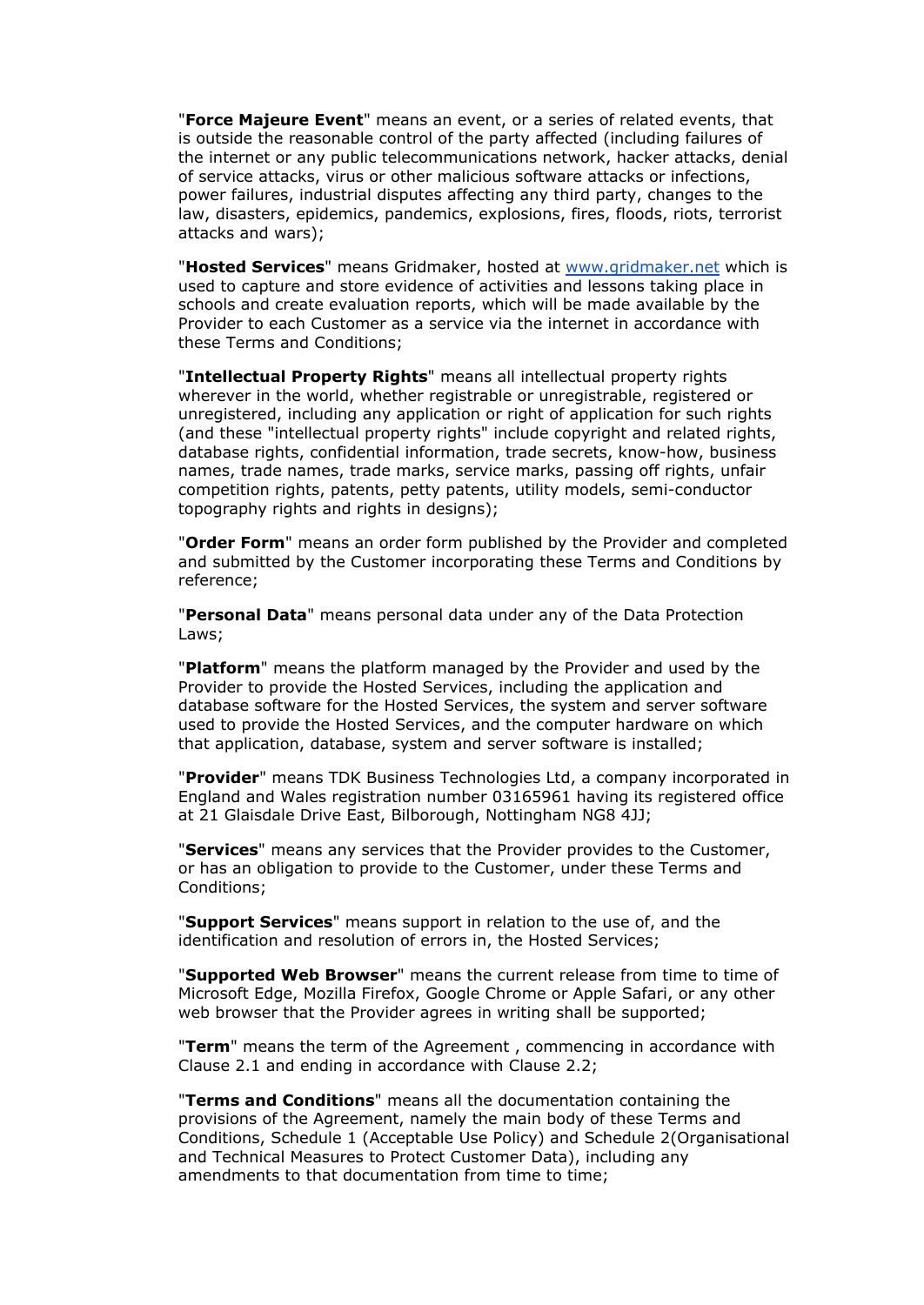"**UK GDPR**" means the EU GDPR as transposed into UK law (including by the Data Protection Act 2018 and the Data Protection, Privacy and Electronic Communications (Amendments etc) (EU Exit) Regulations 2019) and all other UK laws regulating the processing of Personal Data, as such laws may be updated, amended and superseded from time to time; and

"**User Interface**" means the interface for the Hosted Services designed to allow individual human users to access and use the Hosted Services.

#### **2. Term**

- 2.1 The Agreement shall come into force upon the Effective Date.
- 2.2 The Agreement shall continue in force indefinitely, subject to termination in accordance with Clause 14 or any other provision of these Terms and Conditions.
- 2.3 Unless the parties expressly agree otherwise in writing, each Order Form shall create a distinct contract under these Terms and Conditions

#### **3. Hosted Services**

- 3.1 The Provider hereby grants to the Customer a non-exclusive licence to use the Hosted Services by means of the User Interface during the Term.
- 3.2 The licence granted by the Provider to the Customer under Clause 3.1 is subject to the following limitations:
	- (a) the User Interface may only be used through a Supported Web Browser;
	- (b) the User Interface may only be used by employees or any other individual that works for the Customer, its subsidiaries or any other of its affiliated companies and who have been authorised to the Customer to use the Hosted Services.
	- (c) the User Interface must not be used at any point in time by more than the number of users specified in the Order Form;
- 3.3 Except to the extent expressly permitted in these Terms and Conditions or required by law on a non-excludable basis, the licence granted by the Provider to the Customer under Clause 3.1 is subject to the following prohibitions:
	- (a) the Customer must not sub-license its right to access and use the Hosted Services;
	- (b) the Customer must not permit any unauthorised person or application to access or use the Hosted Services;
	- (c) the Customer must not use the Hosted Services to provide services to third parties without the prior written consent of the Provider;
	- (d) the Customer must not republish or redistribute any content or material from the Hosted Services except reports containing Customer Data;
	- (e) the Customer must not make any alteration to the Platform; and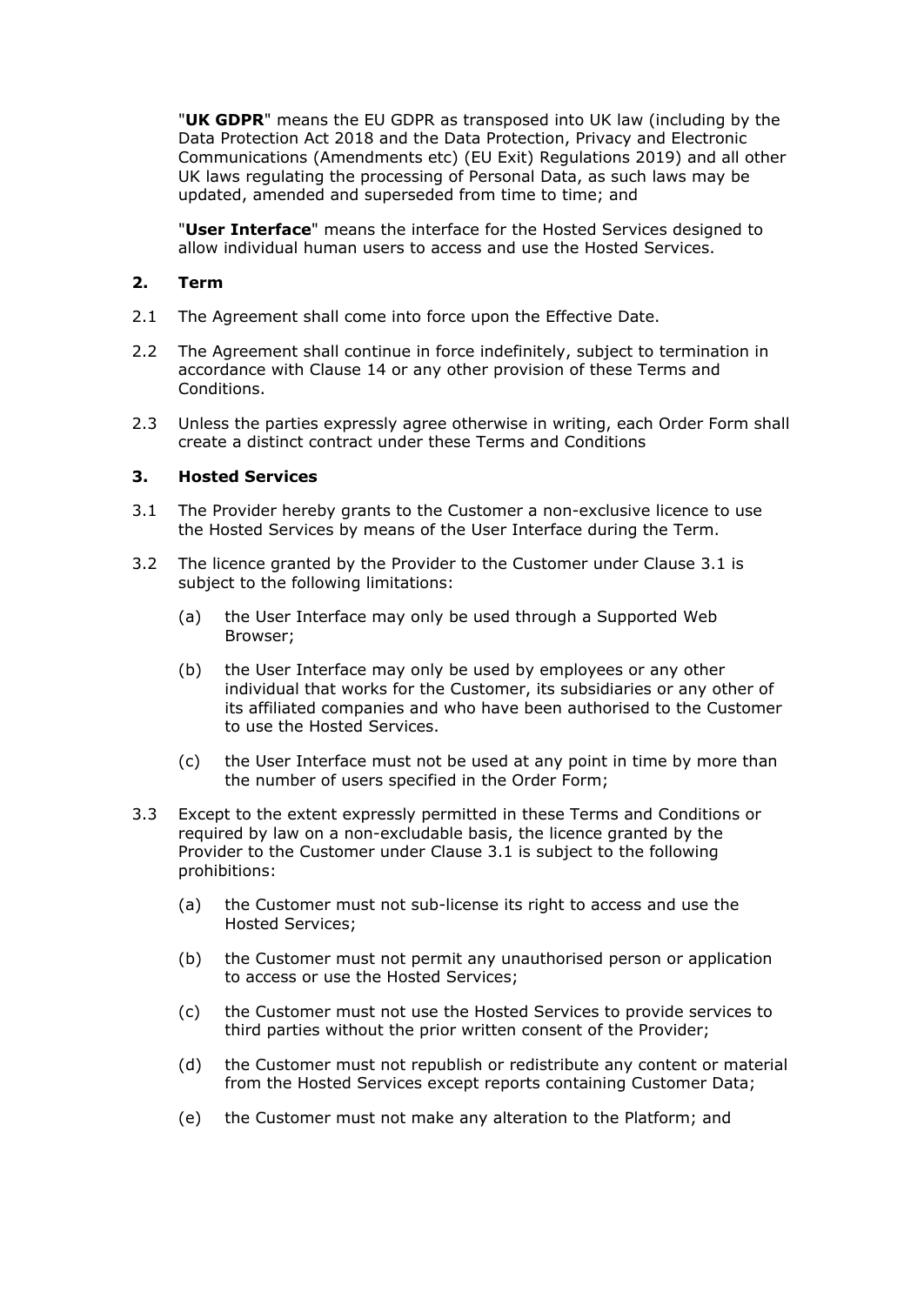- (f) the Customer must not conduct or request that any other person conduct any load testing or penetration testing on the Platform or Hosted Services without the prior written consent of the Provider.
- 3.4 The Customer shall implement and maintain reasonable security measures relating to the Access Credentials to ensure that no unauthorised person or application may gain access to the Hosted Services by means of the Access Credentials.
- 3.5 The Provider shall use reasonable endeavours to maintain the availability of the Hosted Services to the Customer, but does not guarantee 100% availability.
- 3.6 The Customer must comply with Schedule 1 (Acceptable Use Policy), and must ensure that all persons using the Hosted Services with the authority of the Customer or by means of the Access Credentials comply with Schedule 1 (Acceptable Use Policy).
- 3.7 The Customer must not use the Hosted Services in any way that causes, or may cause, damage to the Hosted Services or Platform or impairment of the availability or accessibility of the Hosted Services.
- 3.8 The Customer must not use the Hosted Services in any way that uses excessive Platform resources and as a result is liable to cause a material degradation in the services provided by the Provider to its other customers using the Platform; and the Customer acknowledges that the Provider may use reasonable technical measures to limit the use of Platform resources by the Customer for the purpose of assuring services to its customers generally.
- 3.9 The Customer must not use the Hosted Services:
	- (a) in any way that is unlawful, illegal, fraudulent or harmful; or
	- (b) in connection with any unlawful, illegal, fraudulent or harmful purpose or activity.
- 3.10 For the avoidance of doubt, the Customer has no right to access the software code (including object code, intermediate code and source code) of the Platform, either during or after the Term.
- 3.11 The Provider may suspend the provision of the Hosted Services if any amount due to be paid by the Customer to the Provider under the Agreement is overdue, and the Provider has given to the Customer at least 30 days' written notice, following the amount becoming overdue, of its intention to suspend the Hosted Services on this basis.

## **4. Customer Data**

- 4.1 The Customer hereby grants to the Provider a non-exclusive licence to copy, reproduce, store, distribute, publish, export, adapt, edit and translate the Customer Data to the extent reasonably required for the performance of the Provider's obligations and the exercise of the Provider's rights under the Agreement. The Customer also grants to the Provider the right to sub-license these rights to its hosting service providers, subject to any express restrictions elsewhere in the Agreement.
- 4.2 The Customer warrants to the Provider that the Customer Data when used by the Provider in accordance with the Agreement will not infringe the Intellectual Property Rights or other legal rights of any person, and will not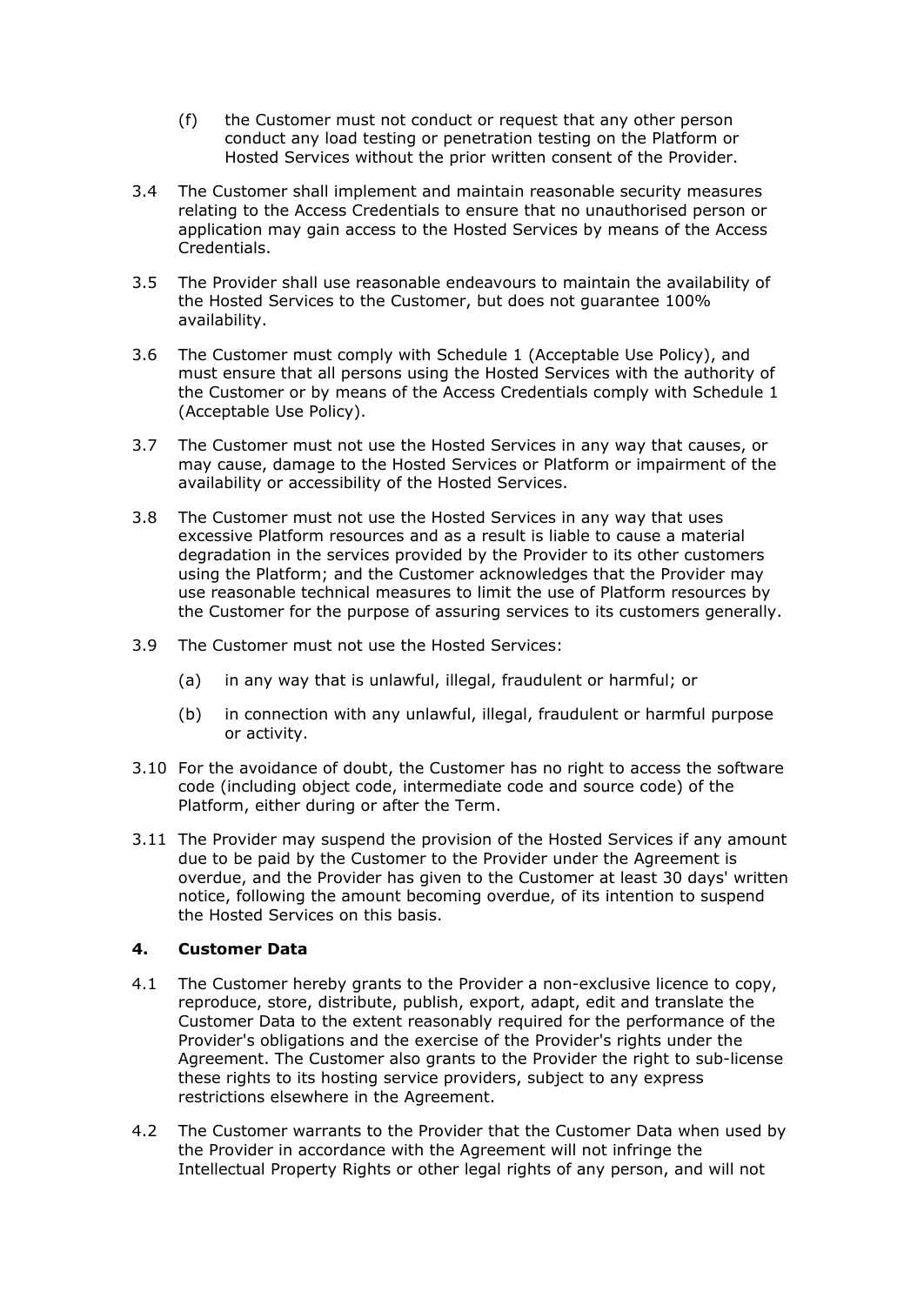breach the provisions of any law, statute or regulation, in any jurisdiction and under any applicable law.

#### **5. Support Services**

- 5.1 The Provider shall provide the Support Services to the Customer during the Term; any such Support Services shall be subject to this Clause 5.
- 5.2 The Provider shall make available to the Customer an email-based helpdesk.
- 5.3 The Provider shall provide the Support Services with reasonable skill and care.
- 5.4 The Customer may use the helpdesk for the purposes of requesting and, where applicable, receiving the Support Services; and the Customer must not use the helpdesk for any other purpose.
- 5.5 The Provider shall respond promptly to all requests for Support Services made by the Customer through the helpdesk.
- 5.6 The Provider may suspend the provision of the Support Services if any amount due to be paid by the Customer to the Provider under the Agreement is overdue, and the Provider has given to the Customer at least 30 days' written notice, following the amount becoming overdue, of its intention to suspend the Support Services on this basis.

#### 6**. No assignment of Intellectual Property Rights**

6.1 Nothing in these Terms and Conditions shall operate to assign or transfer any Intellectual Property Rights from the Provider to the Customer, or from the Customer to the Provider.

## **7. Charges**

- 7.1 The Customer shall pay the Charges to the Provider in accordance with these Terms and Conditions.
- 7.2 All amounts stated in or in relation to these Terms and Conditions are, unless the context requires otherwise, stated exclusive of any applicable value added taxes, which will be added to those amounts and payable by the Customer to the Provider.
- 7.3 The Provider may elect to vary any element of the Charges by giving to the Customer not less than 30 days' written notice of the variation.

#### **8. Payments**

- 8.1 The Provider shall issue invoices for the Charges to the Customer as set out in the Order Form.
- 8.2 The Customer must pay the Charges to the Provider within the period of 30 days following the issue of an invoice.
- 8.3 The Customer must pay the Charges by debit card, credit card or bank transfer.
- 8.4 If the Customer does not pay any amount properly due to the Provider under these Terms and Conditions, the Provider may: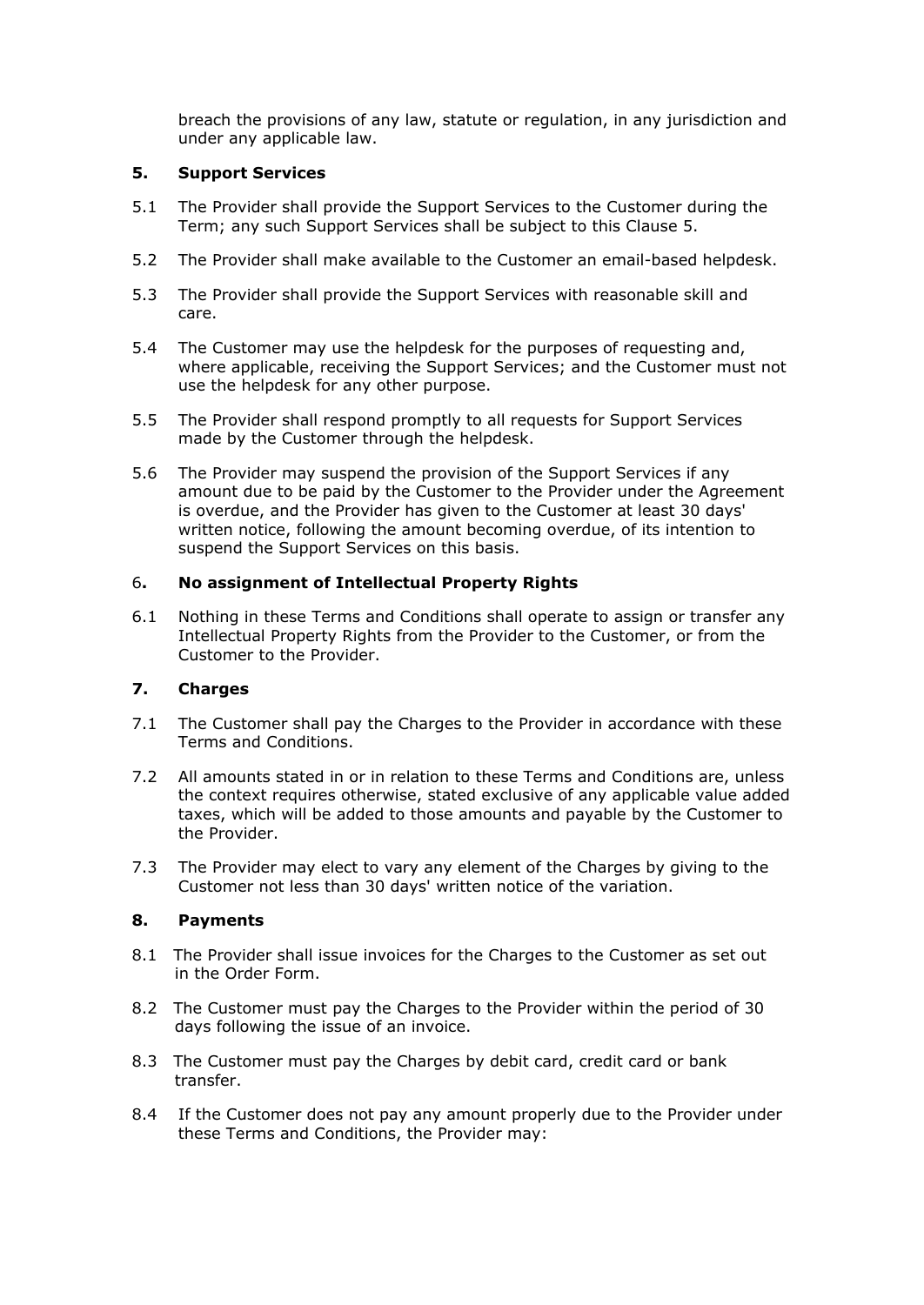- (a) charge the Customer interest on the overdue amount at the rate of 8% per annum above the Bank of England base rate from time to time (which interest will accrue daily until the date of actual payment and be compounded at the end of each calendar month); or
- (b) claim interest and statutory compensation from the Customer pursuant to the Late Payment of Commercial Debts (Interest) Act 1998.

#### **9. Data protection**

- 9.1 Each party shall comply with the Data Protection Laws with respect to the processing of the Customer Personal Data.
- 9.2 The Customer warrants to the Provider that it has the legal right to disclose all Personal Data that it does in fact disclose to the Provider under or in connection with the Agreement.
- 9.3 The Customer shall only supply to the Provider, and the Provider shall only process, in each case under or in relation to the Agreement, Personal Data in relation to the Hosted Services for the purpose of improving the Customer's operational effectiveness or the personal performance of individuals in the Customer's organisation. This could include the Personal Data of employees and the Customer's service recipients of the following types: individual names, information relating to their place within the Customer's organisation (department, region, branch, class) and their participation in school activities and may, at the Customer's discretion, include photographic evidence of said activities; and the Provider shall only process the Customer Personal Data in order to provide the Hosted Service.
- 9.4 The Provider shall only process the Customer Personal Data during the Term and for not more than 30 days following the end of the Term, subject to the other provisions of this Clause 9.
- 9.5 The Provider shall only process the Customer Personal Data on the documented instructions of the Customer (including with regard to transfers of the Customer Personal Data to a third country under the Data Protection Laws), as set out in these Terms and Conditions or any other document agreed by the parties in writing.
- 9.6 The Customer hereby authorises the Provider to make the following transfers of Customer Personal Data:
	- (a) the Provider may transfer the Customer Personal Data internally to its own offices and facilities, providing that such transfers must be protected by appropriate safeguards.
	- (b) the Provider may transfer the Customer Personal Data to its third party processors and may permit its third party processors to make such transfers, providing that such transfers must be protected by any appropriate safeguards identified therein;
	- (c) the Provider may transfer the Customer Personal Data to a country, a territory or sector, and may permit its third party processors to do so, to the extent that the competent data protection authorities have decided that the country, territory or sector ensures an adequate level of protection for Personal Data.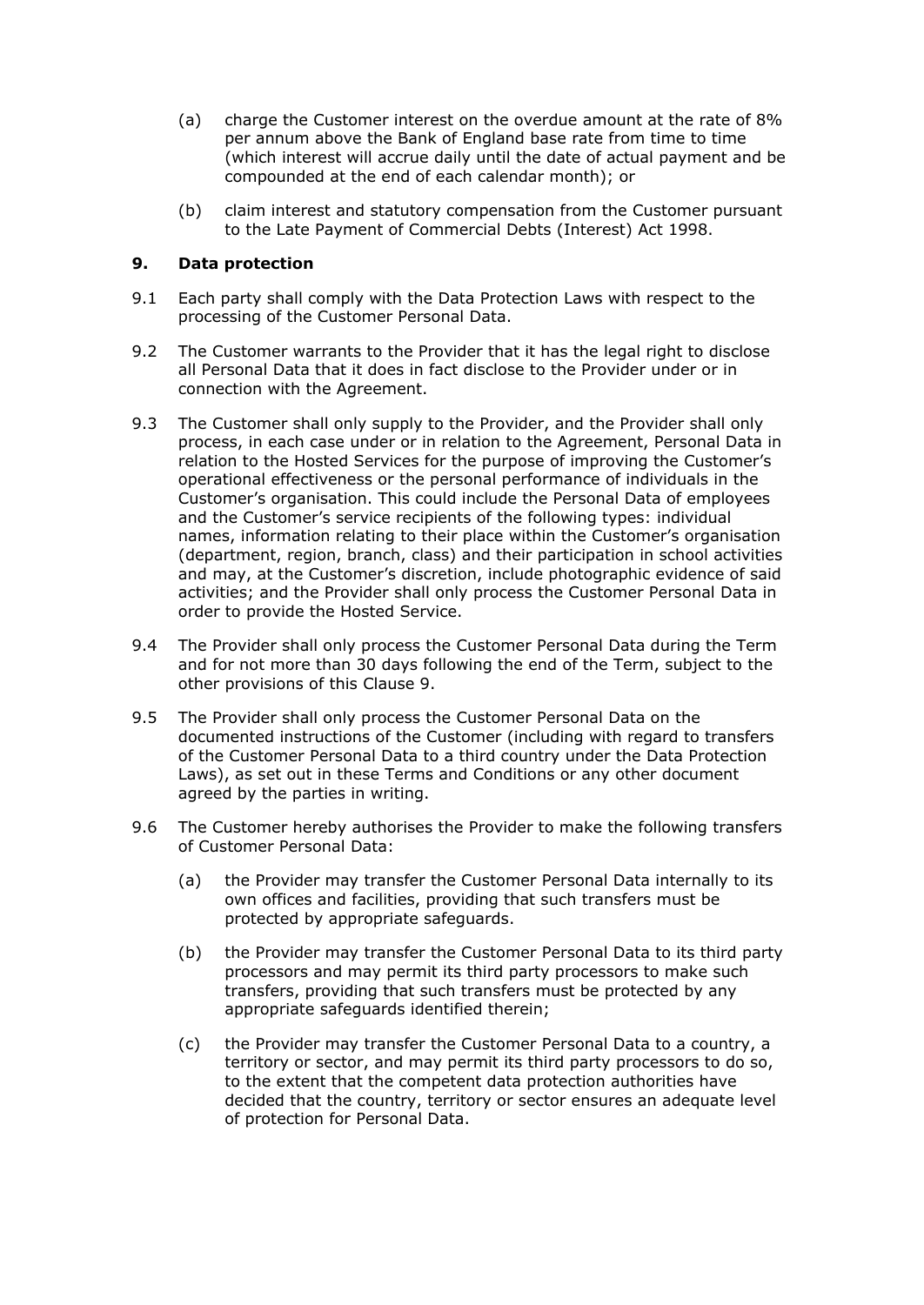- 9.7 The Provider shall promptly inform the Customer if, in the opinion of the Provider, an instruction of the Customer relating to the processing of the Customer Personal Data infringes the Data Protection Laws.
- 9.8 Notwithstanding any other provision of the Agreement, the Provider may process the Customer Personal Data if and to the extent that the Provider is required to do so by applicable law. In such a case, the Provider shall inform the Customer of the legal requirement before processing, unless that law prohibits such information on important grounds of public interest.
- 9.9 The Provider shall ensure that persons authorised to process the Customer Personal Data have committed themselves to confidentiality or are under an appropriate statutory obligation of confidentiality.
- 9.10 The Provider shall implement appropriate technical and organisational measures to ensure an appropriate level of security for the Customer Personal Data, including the measures specified in Schedule 2.
- 9.11 The Provider must not engage any third party to process the Customer Personal Data without the prior specific or general written authorisation of the Customer. In the case of a general written authorisation, the Provider shall inform the Customer at least 14 days in advance of any intended changes concerning the addition or replacement of any third party processor, and if the Customer objects to any such changes before their implementation, then the Customer may terminate the Agreement on 7 days' written notice to the Provider, providing that such notice must be given within the period of 7 days following the date that the Provider informed the Customer of the intended changes. The Provider shall ensure that each third party processor is subject to equivalent legal obligations as those imposed on the Provider by this Clause 9.
- 9.12 The Provider is hereby authorised by the Customer to engage, as sub-processors with respect to Customer Personal Data, the following hosting provider: UKFast.Net Limited. https://www.ukfast.co.uk/
- 9.13 The Provider shall, insofar as possible and taking into account the nature of the processing, take appropriate technical and organisational measures to assist the Customer with the fulfilment of the Customer's obligation to respond to requests exercising a data subject's rights under the Data Protection Laws.
- 9.14 The Provider shall assist the Customer in ensuring compliance with the obligations relating to the security of processing of personal data, the notification of personal data breaches to the supervisory authority, the communication of personal data breaches to the data subject, data protection impact assessments and prior consultation in relation to high-risk processing under the Data Protection Laws. The Provider may charge the Customer at its standard time-based charging rates for any work performed by the Provider at the request of the Customer pursuant to this Clause 9.14.
- 9.15 The Provider must notify the Customer of any Personal Data breach affecting the Customer Personal Data without undue delay and, in any case, not later than 72 hours after the Provider becomes aware of the breach.
- 9.16 The Provider shall make available to the Customer all information necessary to demonstrate the compliance of the Provider with its obligations under this Clause 9 and the Data Protection Laws. The Provider may charge the Customer at its standard time-based charging rates for any work performed by the Provider at the request of the Customer pursuant to this Clause 9.16.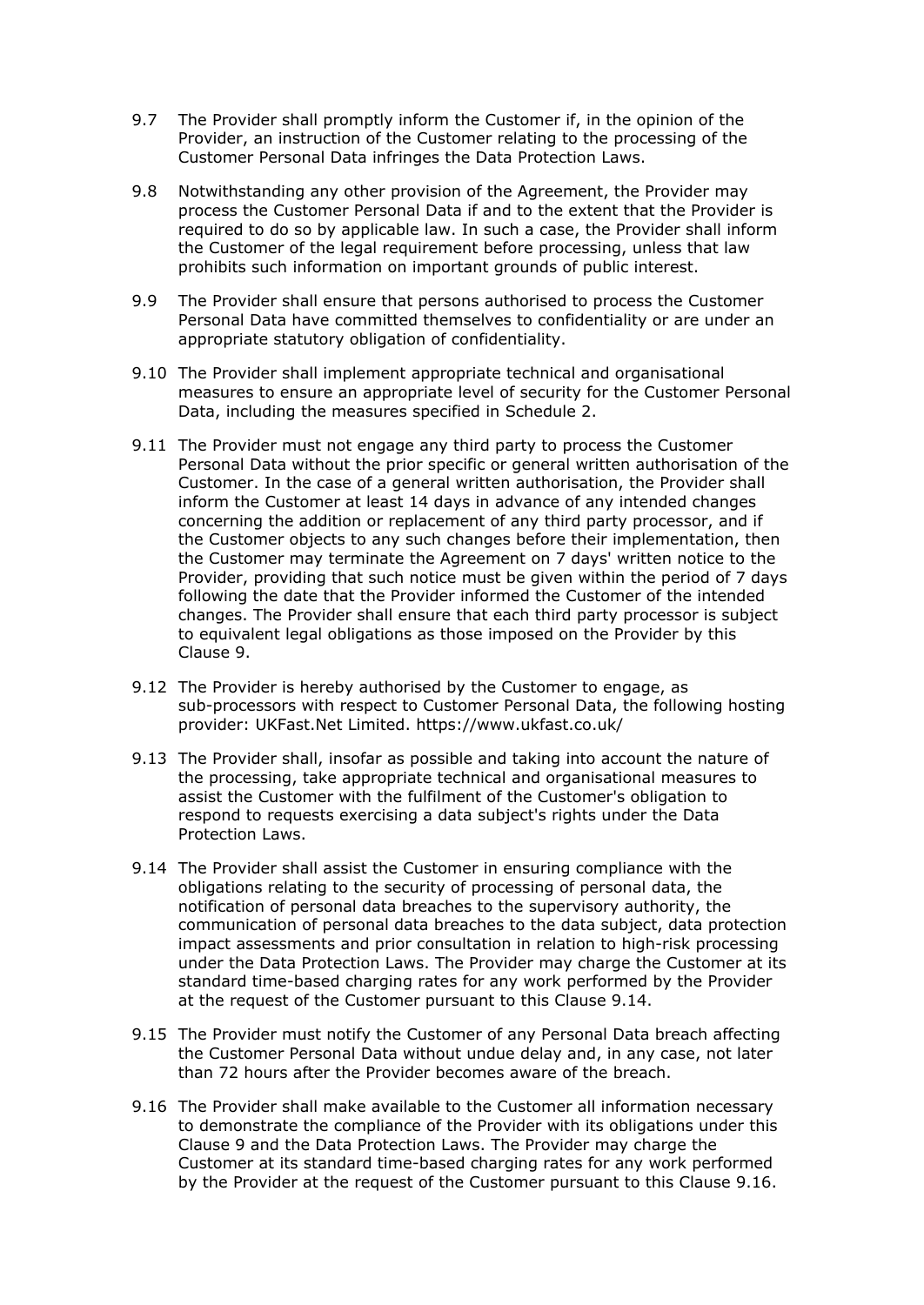- 9.17 The Provider shall, at the request of the Customer, delete or return all of the Customer Personal Data to the Customer after the provision of services relating to the processing, and shall delete existing copies save to the extent that applicable law requires storage of the relevant Personal Data.
- 9.18 The Provider shall allow for and contribute to audits, including inspections, conducted by the Customer or another auditor mandated by the Customer in respect of the compliance of the Provider's processing of Customer Personal Data with the Data Protection Laws and this Clause 9.The Provider may charge the Customer at its standard time-based charging rates for any work performed by the Provider at the request of the Customer pursuant to this Clause 9.18.
- 9.19 If any changes or prospective changes to the Data Protection Laws result or will result in one or both parties not complying with the Data Protection Laws in relation to processing of Personal Data carried out under the Agreement, then the parties shall use their best endeavours promptly to agree such variations to the Agreement as may be necessary to remedy such non-compliance.

#### **10. Warranties**

- 10.1 The Customer warrants to the Provider that it has the legal right and authority to enter into the Agreement and to perform its obligations under these Terms and Conditions.
- 10.2 All of the parties' warranties and representations in respect of the subject matter of the Agreement are expressly set out in these Terms and Conditions. To the maximum extent permitted by applicable law, no other warranties or representations concerning the subject matter of the Agreement will be implied into the Agreement or any related contract.

#### **11. Acknowledgements and warranty limitations**

- 11.1 The Customer acknowledges that complex software is never wholly free from defects, errors and bugs; and subject to the other provisions of these Terms and Conditions, the Provider gives no warranty or representation that the Hosted Services will be wholly free from defects, errors and bugs.
- 11.2 The Customer acknowledges that complex software is never entirely free from security vulnerabilities; and subject to the other provisions of these Terms and Conditions, the Provider gives no warranty or representation that the Hosted Services will be entirely secure.
- 11.3 The Customer acknowledges that the Hosted Services are designed to be compatible only with the Supported Web Browsers; and the Provider does not warrant or represent that the Hosted Services will be compatible with any other software or systems.
- 11.4 The Customer acknowledges that the Provider will not provide any legal, financial, accountancy or taxation advice under these Terms and Conditions or in relation to the Hosted Services; and, except to the extent expressly provided otherwise in these Terms and Conditions, the Provider does not warrant or represent that the Hosted Services or the use of the Hosted Services by the Customer will not give rise to any legal liability on the part of the Customer or any other person.

## **12. Limitations and exclusions of liability**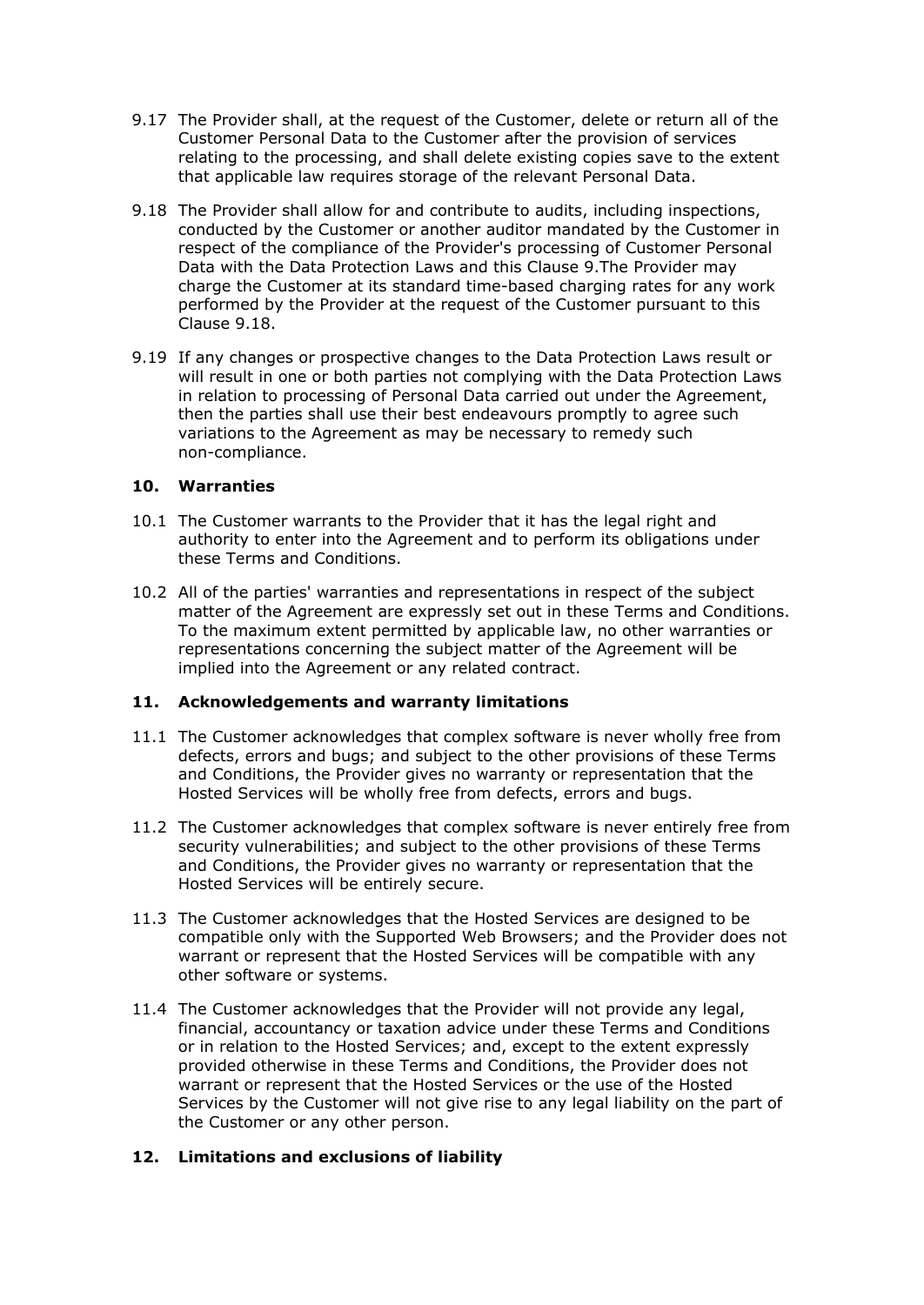- 12.1 Nothing in these Terms and Conditions will:
	- (a) limit or exclude any liability for death or personal injury resulting from negligence;
	- (b) limit or exclude any liability for fraud or fraudulent misrepresentation;
	- (c) limit any liabilities in any way that is not permitted under applicable law; or
	- (d) exclude any liabilities that may not be excluded under applicable law.
- 12.2 The limitations and exclusions of liability set out in this Clause 12 and elsewhere in these Terms and Conditions:
	- (a) are subject to Clause 12.1; and
	- (b) govern all liabilities arising under these Terms and Conditions or relating to the subject matter of these Terms and Conditions, including liabilities arising in contract, in tort (including negligence) and for breach of statutory duty, except to the extent expressly provided otherwise in these Terms and Conditions.
- 12.3 The Provider shall not be liable to the Customer in respect of any losses arising out of a Force Majeure Event.
- 12.4 The Provider will not be liable to the Customer in respect of any loss of profits or anticipated savings.
- 12.5 The Provider will not be liable to the Customer in respect of any loss of revenue or income.
- 12.6 The Provider will not be liable to the Customer in respect of any loss of use or production.
- 12.7 The Provider will not be liable to the Customer in respect of any loss of business, contracts or opportunities.
- 12.8 The Provider will not be liable to the Customer in respect of any loss or corruption of any data, database or software.
- 12.9 The Provider will not be liable to the Customer in respect of any special, indirect or consequential loss or damage.
- 12.10The liability of the Provider to the Customer under the Agreement in respect of any event or series of related events shall not exceed the total amount paid and payable by the Customer to the Provider under the Agreement in the 12 month period preceding the commencement of the event or events.
- 12.11The aggregate liability of the Provider to the Customer under the Agreement shall not exceed the total amount paid and payable by the Customer to the Provider under the Agreement.

#### **13. Force Majeure Event**

13.1 If a Force Majeure Event gives rise to a failure or delay in either party performing any obligation under the Agreement (other than any obligation to make a payment), that obligation will be suspended for the duration of the Force Majeure Event.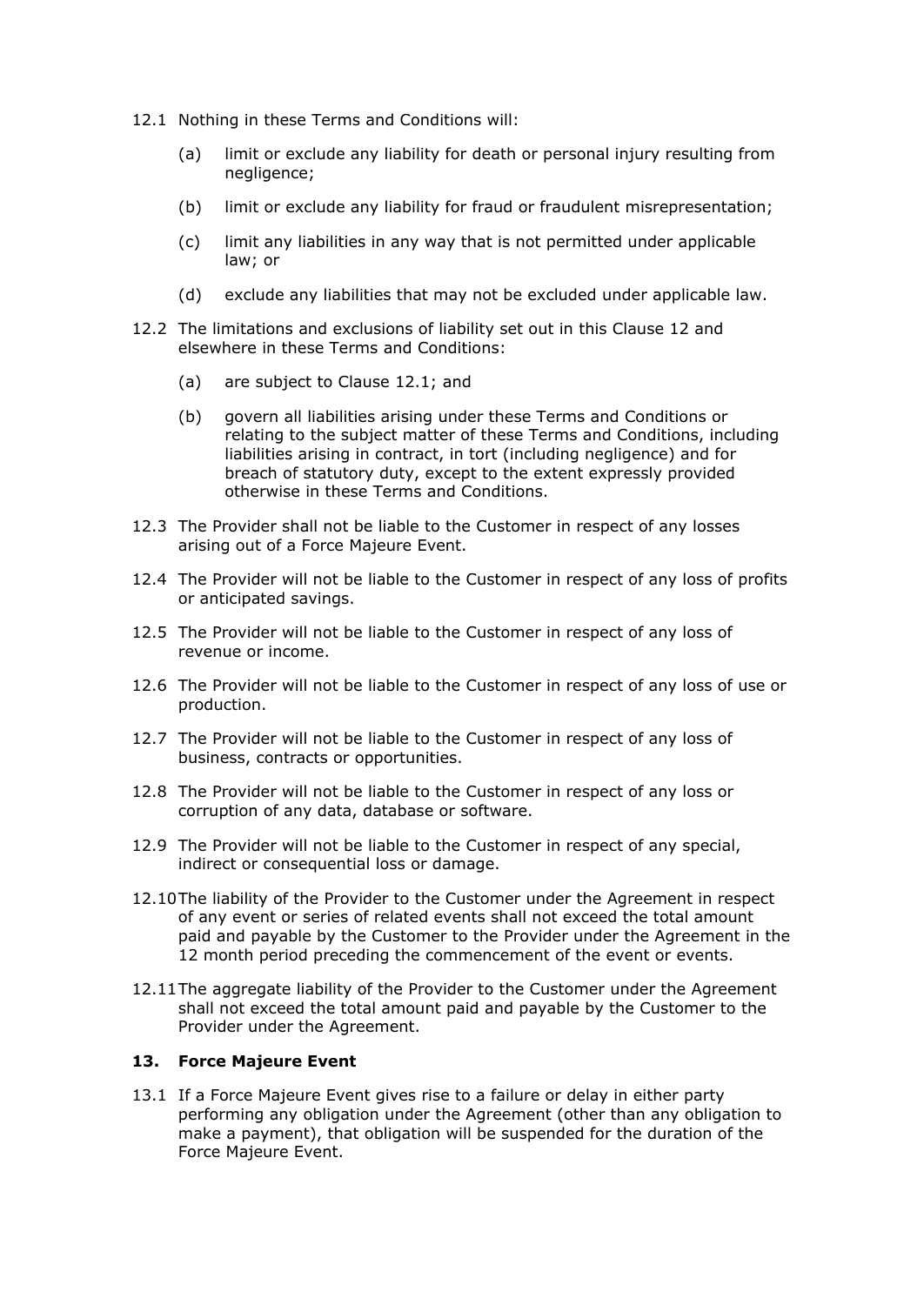#### **14. Termination**

- 14.1 Either party may terminate the Agreement by giving to the other party at least 30 days' written notice of termination.
- 14.2 Either party may terminate the Agreement immediately by giving written notice of termination to the other party if the other party commits a material breach of these Terms and Conditions.
- 14.3 Subject to applicable law, either party may terminate the Agreement immediately by giving written notice of termination to the other party if:
	- (a) the other party:
		- (i) is dissolved;
		- (ii) ceases to conduct all (or substantially all) of its business;
		- (iii) is or becomes unable to pay its debts as they fall due;
		- (iv) is or becomes insolvent or is declared insolvent; or
		- (v) convenes a meeting or makes or proposes to make any arrangement or composition with its creditors;
	- (b) an administrator, administrative receiver, liquidator, receiver, trustee, manager or similar is appointed over any of the assets of the other party;
	- (c) an order is made for the winding up of the other party, or the other party passes a resolution for its winding up (other than for the purpose of a solvent company reorganisation where the resulting entity will assume all the obligations of the other party under the Agreement); or
	- (d) if that other party is an individual:
		- (i) that other party dies;
		- (ii) as a result of illness or incapacity, that other party becomes incapable of managing his or her own affairs; or
		- (iii) that other party is the subject of a bankruptcy petition or order.

## **15. Effects of termination**

- 15.1 Upon the termination of the Agreement, all of the provisions of these Terms and Conditions shall cease to have effect, save that the following provisions of these Terms and Conditions shall survive and continue to have effect (in accordance with their express terms or otherwise indefinitely): Clauses 1, 3.10, 8, 9, 12, 15, 18 and 19.
- 15.2 Except to the extent expressly provided otherwise in these Terms and Conditions, the termination of the Agreement shall not affect the accrued rights of either party.
- 15.3 Within 30 days following the termination of the Agreement for any reason, the Customer must pay to the Provider all Charges detailed in the Order Form in accordance with Clause 8.
- 15.4 Upon the termination of the Agreement, payments already received in respect of the Charges will not be refunded.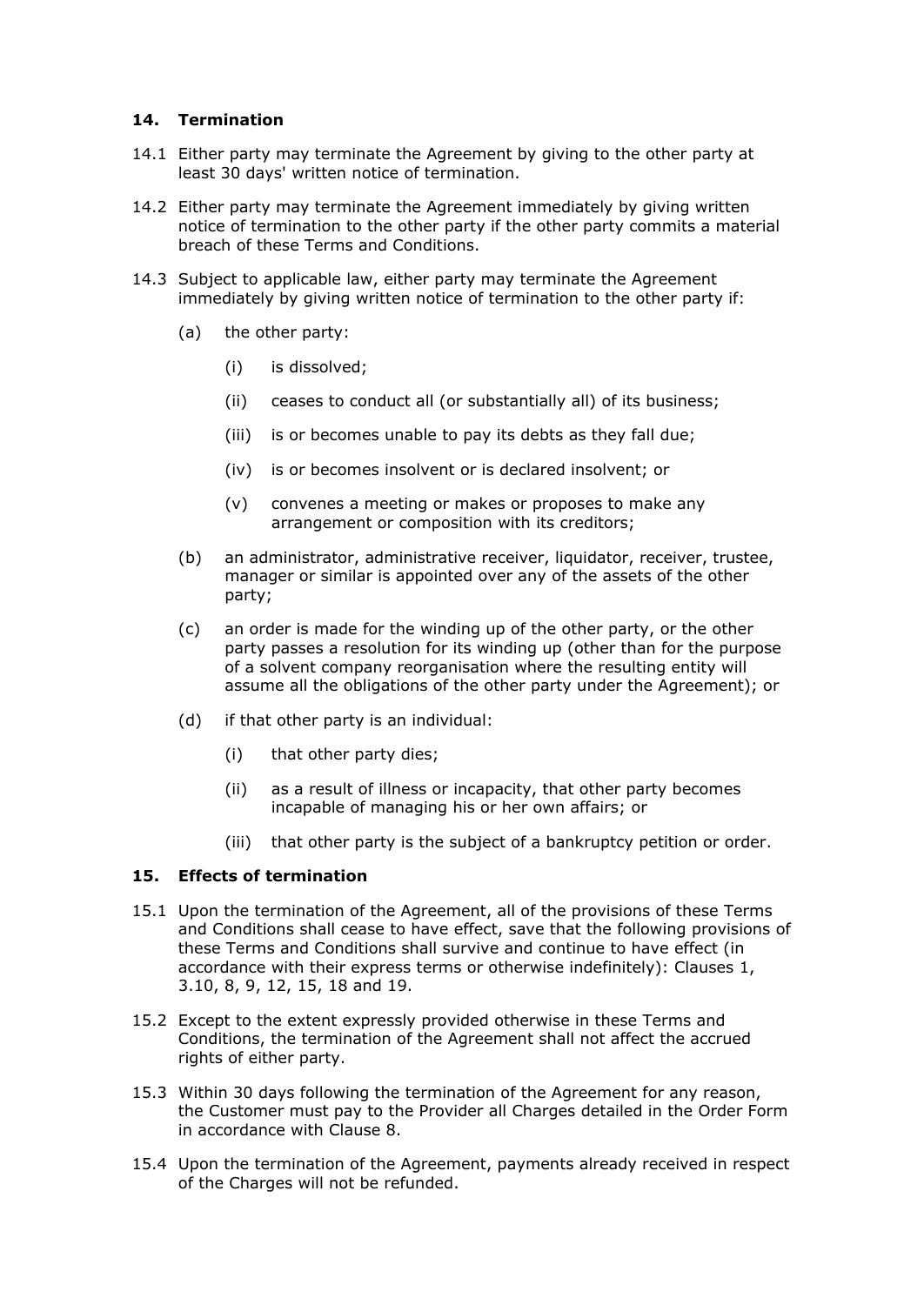#### **16. Notices**

- 16.1 Any notice from one party to the other party under these Terms and Conditions must be given by one of the following methods:
	- (a) sent by email to the relevant email address specified through the Hosted Services, in which case the notice shall be deemed to be received upon receipt of the email by the recipient's email server; or
	- (b) sent by email to the relevant email address specified on the Order Form, in which case the notice shall be deemed to be received upon receipt of the email by the recipient's email server;

providing that, if the stated time of deemed receipt is not within Business Hours, then the time of deemed receipt shall be when Business Hours next begin after the stated time.

#### **17. Subcontracting**

17.1 Subject to any express restrictions elsewhere in these Terms and Conditions, the Provider may subcontract any of its obligations under the Agreement.

#### **18. General**

- 18.1 No breach of any provision of the Agreement shall be waived except with the express written consent of the party not in breach.
- 18.2 If any provision of the Agreement is determined by any court or other competent authority to be unlawful and/or unenforceable, the other provisions of the Agreement will continue in effect. If any unlawful and/or unenforceable provision would be lawful or enforceable if part of it were deleted, that part will be deemed to be deleted, and the rest of the provision will continue in effect (unless that would contradict the clear intention of the parties, in which case the entirety of the relevant provision will be deemed to be deleted).
- 18.3 The Provider may vary the Agreement by giving to the Customer at least 30 days' written notice of the variation. Subject to this, the Agreement may only be varied by a written document signed by or on behalf of each of the parties.
- 18.4 The Customer hereby agrees that the Provider may assign the Provider's contractual rights and obligations under the Agreement to any successor to all or a substantial part of the business of the Provider from time to time. Save to the extent expressly permitted by applicable law, the Customer must not without the prior written consent of the Provider assign, transfer or otherwise deal with any of the Customer's contractual rights or obligations under the Agreement.
- 18.5 The Agreement is made for the benefit of the parties, and is not intended to benefit any third party or be enforceable by any third party. The rights of the parties to terminate, rescind, or agree any amendment, waiver, variation or settlement under or relating to the Agreement are not subject to the consent of any third party.
- 18.6 Subject to Clause 12.1, an Order Form, together with these Terms and Conditions and any Schedules, shall constitute the entire agreement between the parties in relation to the subject matter of that Order Form, and shall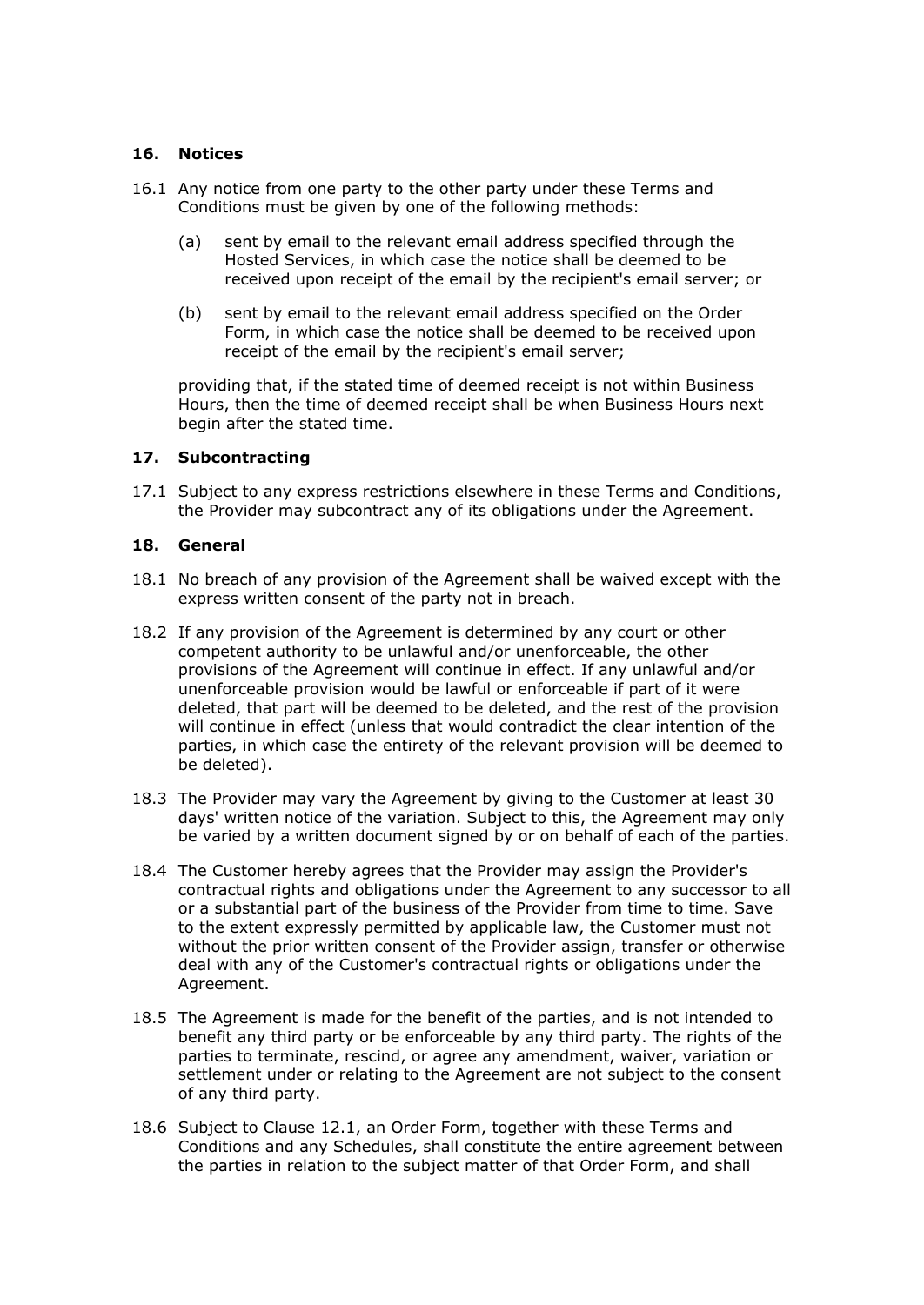supersede all previous agreements, arrangements and understandings between the parties in respect of that subject matter.

- 18.7 The Agreement shall be governed by and construed in accordance with English law.
- 18.8 The courts of England shall have exclusive jurisdiction to adjudicate any dispute arising under or in connection with the Agreement.

#### **19. Interpretation**

- 19.1 In these Terms and Conditions, a reference to a statute or statutory provision includes a reference to:
	- (a) that statute or statutory provision as modified, consolidated and/or re-enacted from time to time; and
	- (b) any subordinate legislation made under that statute or statutory provision.
- 19.2 The Clause headings do not affect the interpretation of these Terms and Conditions.
- 19.3 References in these Terms and Conditions to "calendar months" are to the 12 named periods (January, February and so on) into which a year is divided.
- 19.4 In these Terms and Conditions, general words shall not be given a restrictive interpretation by reason of being preceded or followed by words indicating a particular class of acts, matters or things.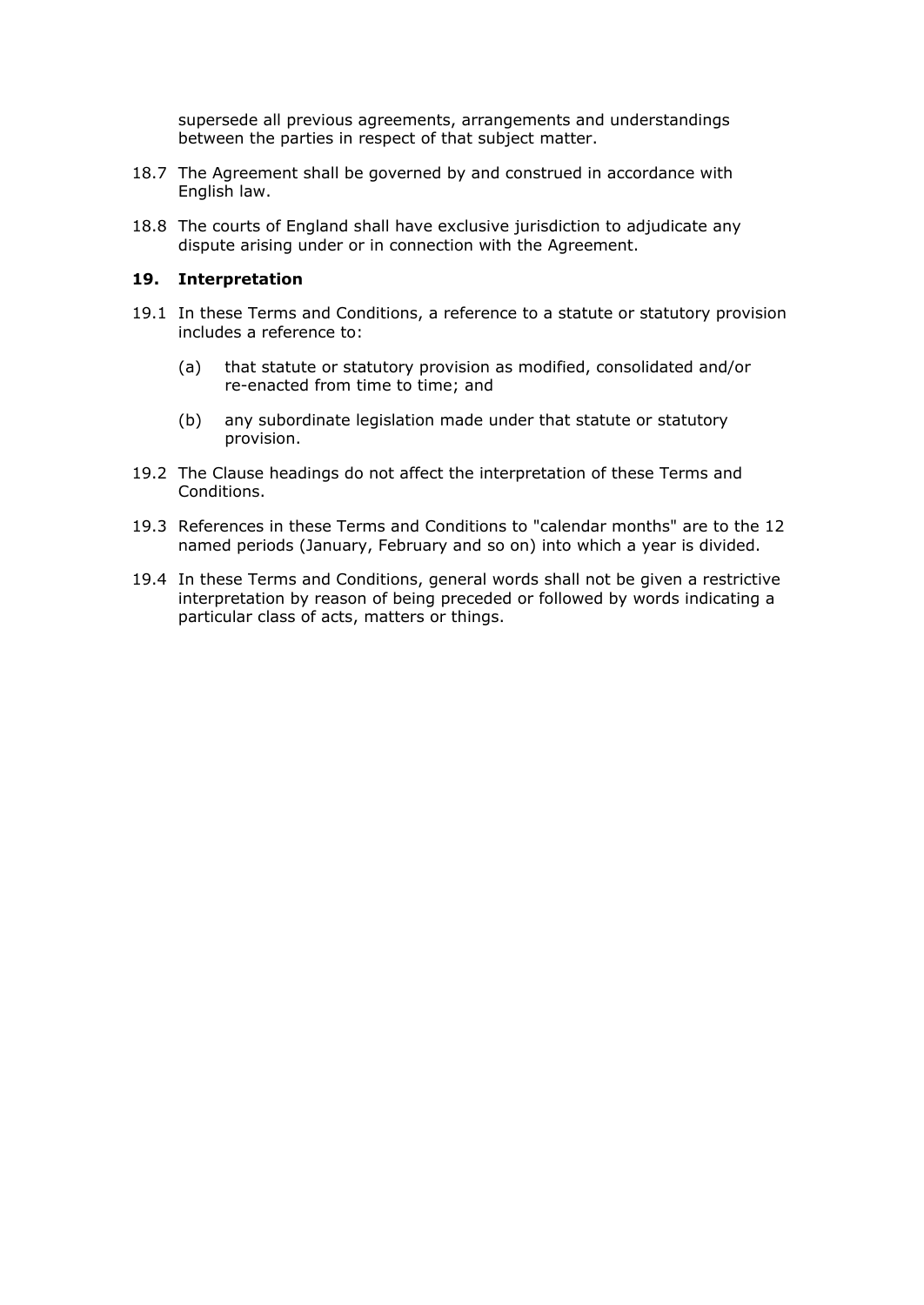## **SCHEDULE 1 (ACCEPTABLE USE POLICY)**

## **1. Introduction**

- 1.1 This acceptable use policy (the "**Policy**") sets out the rules governing:
	- (a) the use of the Hosted Services, www.gridmaker.net, any successor website, and the services available on that website or any successor website (the "**Services**");
	- (b) the transmission, storage and processing of content by you, or by any person on your behalf, using the Services ("**Content**").
- 1.2 References in this Policy to "you" are to any customer for the Services and any individual user of the Services (and "your" should be construed accordingly); and references in this Policy to "us" are to TDK Business Technologies Ltd, a company incorporated in England and Wales registration number 03165961 having its registered office at 21 Glaisdale Drive East, Bilborough, Nottingham NG8 4JJ; (and "we" and "our" should be construed accordingly).
- 1.3 By using the Services, you agree to the rules set out in this Policy.
- 1.4 We will ask for your express agreement to the terms of this Policy before you upload or submit any Content or otherwise use the Services.
- 1.5 You must be at least 18 years of age to use the Services; and by using the Services, you warrant and represent to us that you are at least 18 years of age.

#### **2. General usage rules**

- 2.1 You must not use the Services in any way that causes, or may cause, damage to the Services or impairment of the availability or accessibility of the Services.
- 2.2 You must not use the Services:
	- (a) in any way that is unlawful, illegal, fraudulent, deceptive or harmful; or
	- (b) in connection with any unlawful, illegal, fraudulent, deceptive or harmful purpose or activity.
- 2.3 You must ensure that all Content complies with the provisions of this Policy.

## **3. Unlawful Content**

- 3.1 Content must not be illegal or unlawful, must not infringe any person's legal rights, and must not be capable of giving rise to legal action against any person (in each case in any jurisdiction and under any applicable law).
- 3.2 Content, and the use of Content by us in any manner licensed or otherwise authorised by you, must not:
	- (a) be libellous or maliciously false;
	- (b) be obscene or indecent;
	- (c) infringe any copyright, moral right, database right, trade mark right, design right, right in passing off, or other intellectual property right;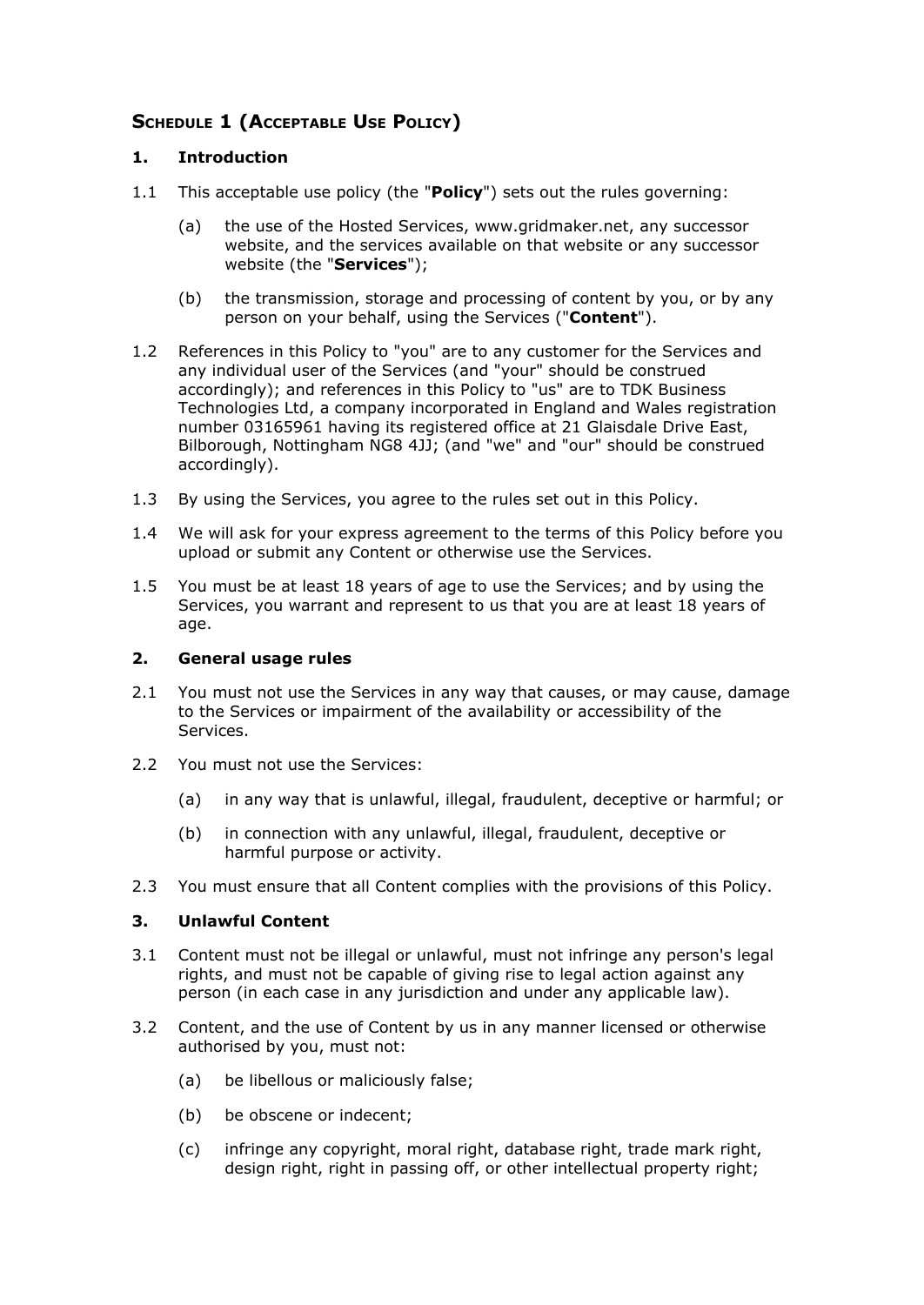- (d) infringe any right of confidence, right of privacy or right under data protection legislation;
- (e) constitute negligent advice or contain any negligent statement;
- (f) constitute an incitement to commit a crime, instructions for the commission of a crime or the promotion of criminal activity;
- (g) be in contempt of any court, or in breach of any court order;
- (h) constitute a breach of racial or religious hatred or discrimination legislation;
- (i) be blasphemous;
- (j) constitute a breach of official secrets legislation; or
- (k) constitute a breach of any contractual obligation owed to any person.
- 3.3 You must ensure that Content is not and has never been the subject of any threatened or actual legal proceedings or other similar complaint.

#### **4. Graphic material**

- 4.1 Content must be appropriate for all persons who have access to or are likely to access the Content in question.
- 4.2 Content must not depict violence in an explicit, graphic or gratuitous manner.
- 4.3 Content must not be pornographic or sexually explicit.

#### **5. Factual accuracy**

- 5.1 Content must not be untrue, false, inaccurate or misleading.
- 5.2 Statements of fact contained in Content and relating to persons (legal or natural) must be true; and statements of opinion contained in Content and relating to persons (legal or natural) must be reasonable, be honestly held and indicate the basis of the opinion.

#### **6. Negligent advice**

- 6.1 Content must not consist of or contain any legal, financial, investment, taxation, accountancy, medical or other professional advice, and you must not use the Services to provide any legal, financial, investment, taxation, accountancy, medical or other professional advisory services.
- 6.2 Content must not consist of or contain any advice, instructions or other information that may be acted upon and could, if acted upon, cause death, illness or personal injury, damage to property, or any other loss or damage.

## **7. Etiquette**

- 7.1 Content must be appropriate, civil and tasteful, and accord with generally accepted standards of etiquette and behaviour on the internet.
- 7.2 Content must not be offensive, deceptive, threatening, abusive, harassing, menacing, hateful, discriminatory or inflammatory.
- 7.3 Content must not be liable to cause annoyance, inconvenience or needless anxiety.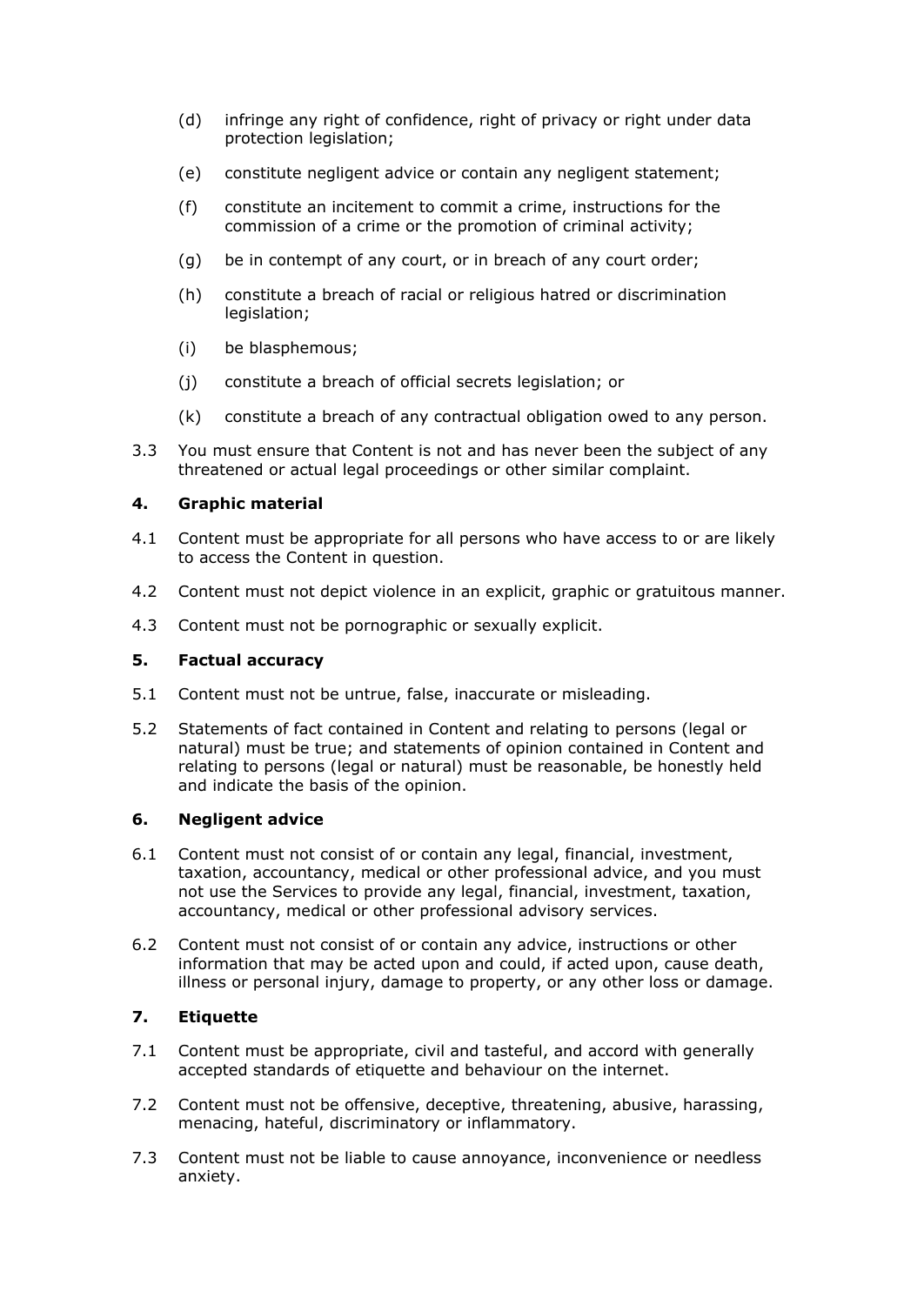- 7.4 You must not use the Services to send any hostile communication or any communication intended to insult, including such communications directed at a particular person or group of people.
- 7.5 You must not use the Services for the purpose of deliberately upsetting or offending others.
- 7.6 You must not unnecessarily flood the Services with material relating to a particular subject or subject area, whether alone or in conjunction with others.
- 7.7 You must ensure that Content does not duplicate other content available through the Services.
- 7.8 You must ensure that Content is appropriately categorised.
- 7.9 You should use appropriate and informative titles for all Content.
- 7.10 You must at all times be courteous and polite to other users of the Services.

#### **8. Marketing and spam**

- 8.1 You must not without our written permission use the Services for any purpose relating to the marketing, advertising, promotion, sale or supply of any product, service or commercial offering.
- 8.2 Content must not constitute or contain spam, and you must not use the Services to store or transmit spam - which for these purposes shall include all unlawful marketing communications and unsolicited commercial communications.
- 8.3 You must not send any spam or other marketing communications to any person using any email address or other contact details made available through the Services or that you find using the Services.
- 8.4 You must not use the Services to promote, host or operate any chain letters, Ponzi schemes, pyramid schemes, matrix programs, multi-level marketing schemes, "get rich quick" schemes or similar letters, schemes or programs.
- 8.5 You must not use the Services in any way which is liable to result in the blacklisting of any of our IP addresses.

#### **9. Regulated businesses**

- 9.1 You must not use the Services for any purpose relating to gambling, gaming, betting, lotteries, sweepstakes, prize competitions or any gambling-related activity.
- 9.2 You must not use the Services for any purpose relating to the offering for sale, sale or distribution of drugs or pharmaceuticals.
- 9.3 You must not use the Services for any purpose relating to the offering for sale, sale or distribution of knives, guns or other weapons.

#### **10. Monitoring**

10.1 You acknowledge that we may actively monitor the Content and the use of the Services.

#### **11. Data mining**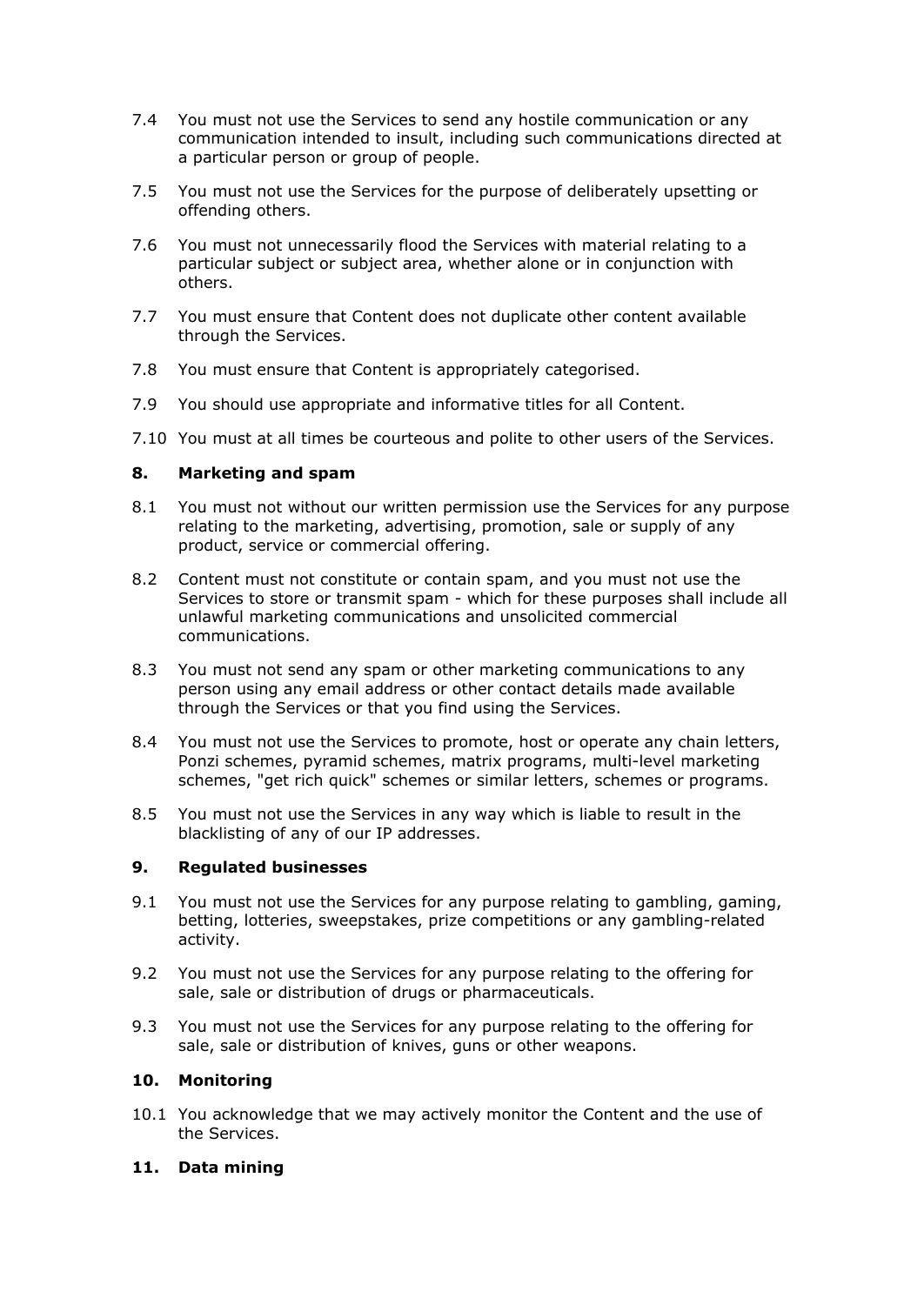11.1 You must not conduct any systematic or automated data scraping, data mining, data extraction or data harvesting, or other systematic or automated data collection activity, by means of or in relation to the Services.

## **12. Hyperlinks**

12.1 You must not link to any material using or by means of the Services that would, if it were made available through the Services, breach the provisions of this Policy.

## **13. Harmful software**

- 13.1 The Content must not contain or consist of, and you must not promote, distribute or execute by means of the Services, any viruses, worms, spyware, adware or other harmful or malicious software, programs, routines, applications or technologies.
- 13.2 The Content must not contain or consist of, and you must not promote, distribute or execute by means of the Services, any software, programs, routines, applications or technologies that will or may have a material negative effect upon the performance of a computer or introduce material security risks to a computer.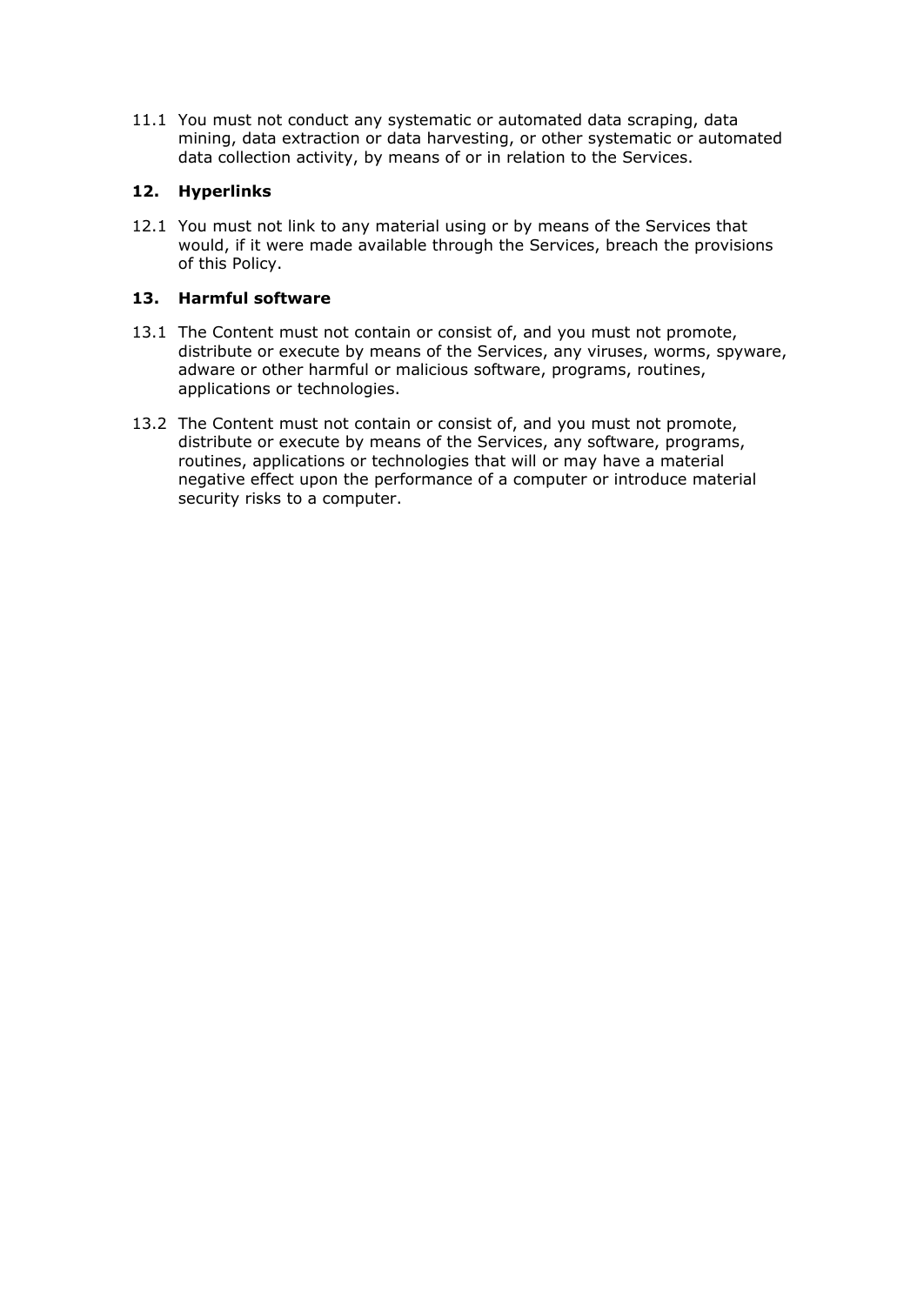## **SCHEDULE 2 (ORGANISATIONAL AND TECHNICAL MEASURES TO PROTECT CUSTOMER DATA)**

# **TECHNICAL MEASURES**

## **Hosting**

The Hosted Services are served from our own dedicated server at UKFast.Net Limited in a government and ISO-certified, ultra-secure data centre managed by security cleared personnel.

The Hosted Services are delivered from architecture that has layers of defence designed to NCSC architecture patterns; delivered from UK data centres that are dedicated to public sector organisations; supported by SC Cleared staff; and independently tested.

## **Certification**

Our hosting provider, UKFast.Net Limited, is certified to the required standards to work with government including:

ISO 27001:2013 Information Security Management System

ISO 14001:2015 Environment Management System

ISO 9001:2008 Quality Management System

PCI Data Security Standards (PCI DSS)

NIC EIC approved contractor

NCSC and PGA accredited

## **100% UK Data Sovereignty**

As an exclusively UK-based company, our hosting provider offers guaranteed data sovereignty, giving you peace of mind that your data will never be transferred outside of EEA borders.

## **Encryption**

Connections to and from the Hosted Services are encrypted with a SHA-256 with RSA Encryption algorithm.

## **Firewall**

Our dedicated server sits behind a fully managed redundant Cisco ASA shared firewall at UKFast. However, for extra control and security we also have a dedicated firewall to protect our business-critical infrastructure.

## **DDoS Protection**

We defend against the rising threat of DDoS attacks with DDoSX®